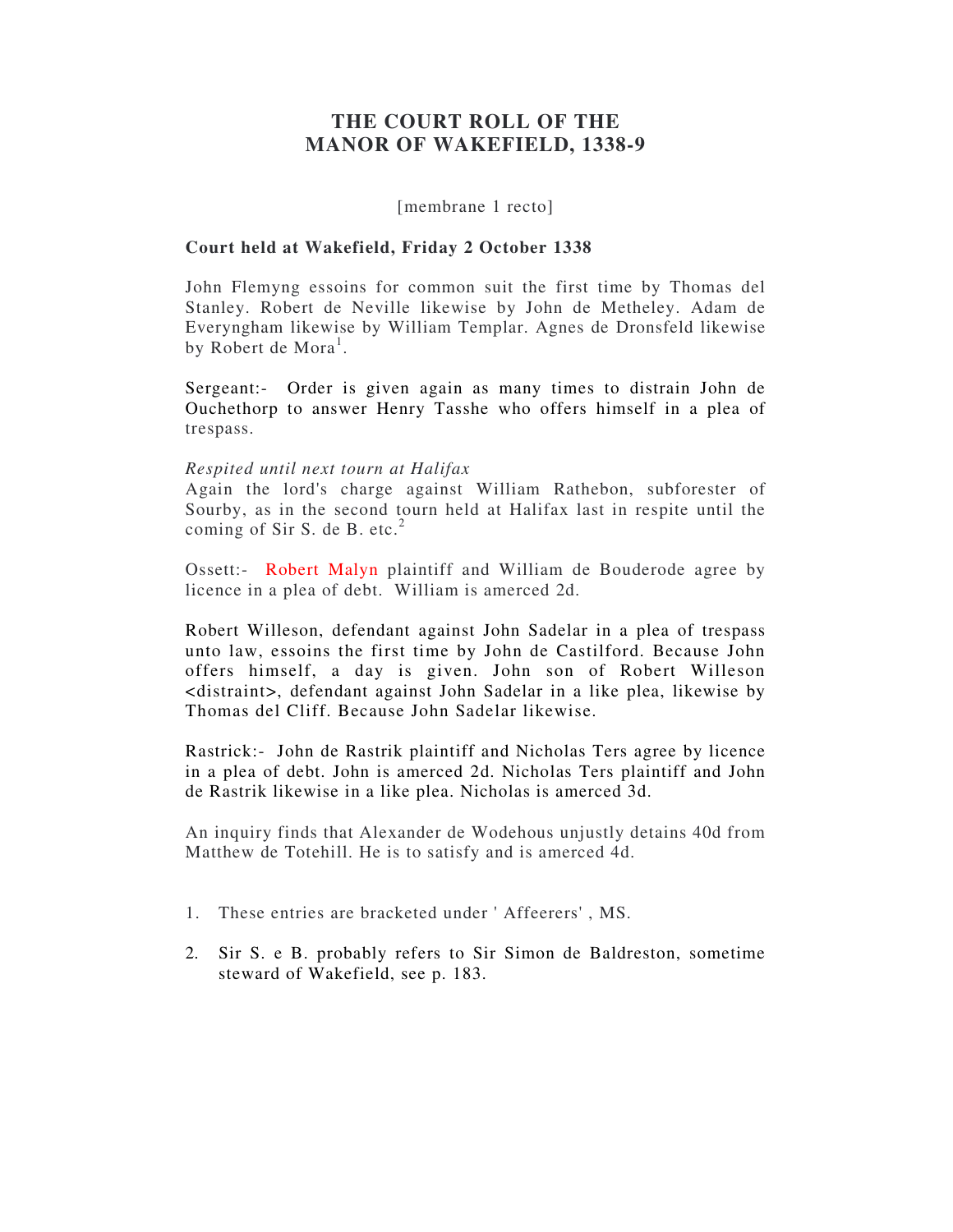#### 23 Oct 1338 9 (Court held at Wakefield, Friday 23 October 1338)

Thornes:- The graveship of Thornes presented Robert Malyn as able and sufficient in lands and holdings to hold the office of grave, but later acknowledges that he is not. The graveship is amerced 40d for false presentment.

Alverthorpe:- Richard Swan surrenders into the lord's hand half an acre in Alvirthorp, which is granted to Thomas de Lepton to hold to himself and his heirs following the custom of the manor; fine 6d.

#### 42 WAKEFIELD COURT ROLLS (Court held at Wakefield, Friday 8 January 1339)

Sandal:- Matthew de Shipden gives the lord 12d for leave to take  $3\frac{1}{2}$ acres in Sandale from Henry de Ketelesthorp for a term of 10 years from Michaelmas next.

Holme:- Richard del Bothe surrenders in court 4 acres in Fouleston, which are granted to Roger Ledebeter to hold to himself and his heirs following the custom of the manor etc.; fine 2s.

Thornes:- Robert Malyn likewise half an acre in Thornes, which is granted to Robert Wolf likewise; fine 6d.

## 76 WAKEFIELD COURT ROLLS (Court held at Wakefield, Friday 23 apr 1339)

Stanley:- Adam Isbell and Agnes his wife do not prosecute against Robert Danays in a plea of land. They are amerced 6d.

The jurors say that Hugh son of Philip Sagher ejected Thomas del Ker from half an acre in Stanlay. Thomas is to recover the land, and damages taxed at [blank]. Hugh is amerced 6d.

It is discovered by the oath of Robert Lepar, Philip Sagher, Walter Gunne, William de Barneby, Richard Wythundes, Robert Malyn, Hugh de Dissheford, William Hyrnyng, Richard son of John, Adam del Grene, Thomas Pelleson, Robert Isoud and Elias de Horbiry that a certain Hugh de Holgate was a newcomer in the township of Criggeleston and was a free man and of free condition who produced a certain <son> named John, a free man and of free state and condition, because of which he is permitted without a charge to go and stay wherever he wishes unimpeded.

# 3 Sept 1339 115

Alverthorpe:- Henry de Swilyngton surrenders into the lord's hand 2 acres and a rood <called Edecroft> in Alvirthorp, and Thomas son of Ralph Bate similarly a rood in the same vill, which are granted to Adam Grenhode to hold to himself and his heirs following the custom of the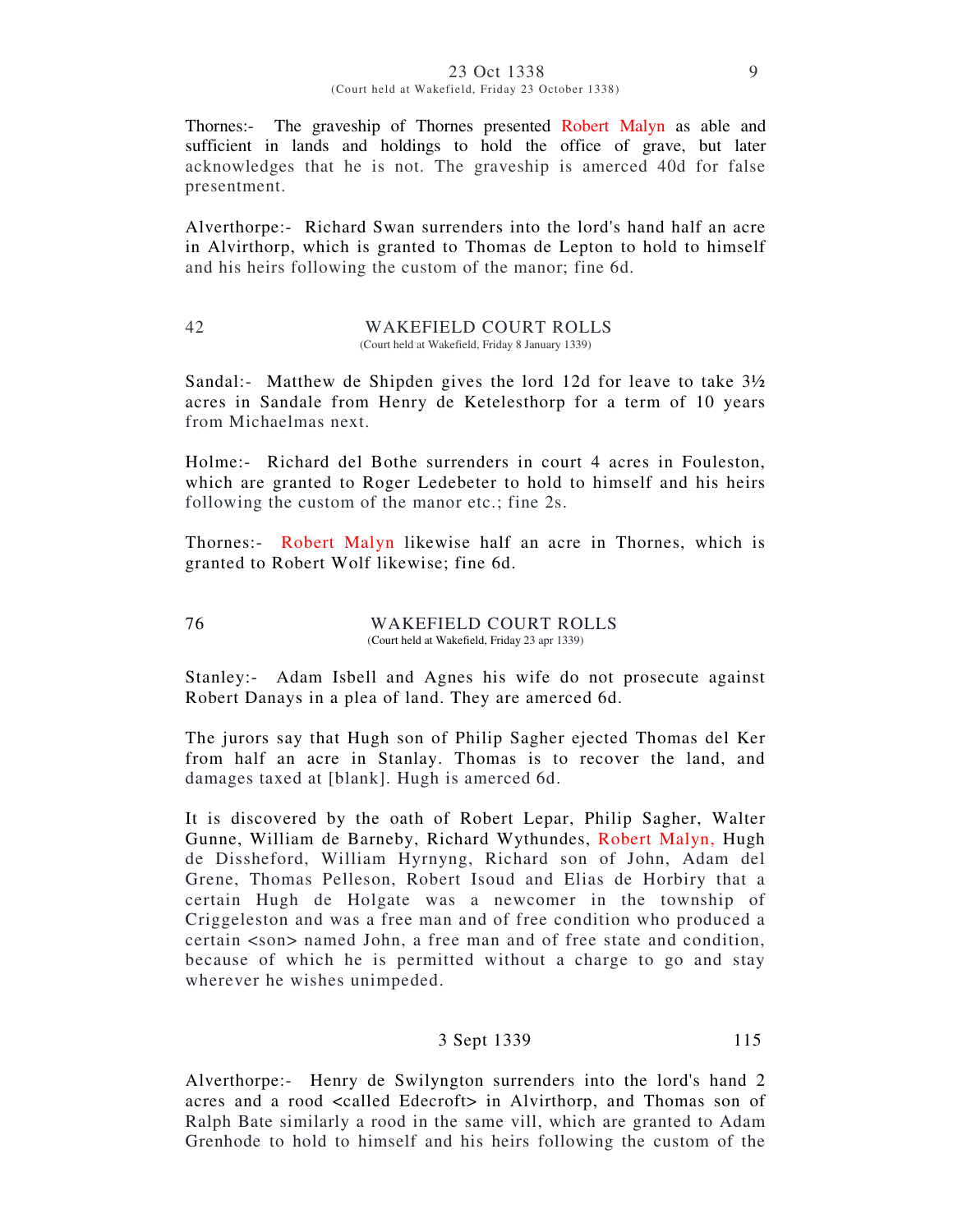manor; fine 12d. Thomas son of Ralph Bate likewise an acre of meadow in Alvirthorp, which is granted to Emma Grenhod for a term of 8 years, and after that term, to Thomas son of German Hodelyn to hold to himself and his heirs likewise; fine 4s.

Thornes:- Robert Malyn likewise half an acre in Thorns, which is granted to William son of William de Thorns likewise; fine 6d.

Holme:- William del Bothe likewise 3½ acres in Holne which Adam del Gren holds for the term of his life, which are granted to John Drable, after the death of Adam, likewise; fine 18d. William warrants the land for John etc.

Sum of this court 38s 5d, of which from sergeant 10d, Ossett 7s 2d, Horbury 4s 6d, Alverthorpe 11s 11d, Stanley 6d, Thornes 8s 4d, Sandal 2d, Holme 18d, Wakefield 3s 6d.

#### 124 WAKEFIELD COURT ROLLS (Court held at Wakefield, Thursday 14 October 1339)

Thornes:- Thorns presents for drawing blood: Robert Malyn in selfdefence from Thomas Hore 6d, Roger Viron from Matilda Viron 12d, Agnes Pegar in self-defence from the wife of William Olyne 6d, John Scall from Robert Dyconknave Iveson 4d, the same Robert from the same John 4d.

Ossett:- Osset presents for brewing twice against the assize: the wives of Hugh Seyvill <2d> and William Hirnyng <2d>. Thomas Passemar drew blood from John Wildebor, 12d.

#### 15 Oct 1339 131 (Court held at Wakefield, Friday 15 October 1339)

[membrane 4 dorse]

Thornes:- Order is given to distrain John Baret < agreement, puts > to answer William de Dewesbiry in a plea of debt.

A day is given to John de Welles plaintiff and Richard Wythondes and Robert Malyn in a plea of debt. Likewise to Robert de Mora plaintiff and William Wilcokeson in a plea of trespass. Likewise to Austin le Skynner, John Attebarre and Peter his son plaintiffs and Robert de Mora in a plea of debt. $<sup>1</sup>$ </sup>

Thornes:- Thomas del Hagh comes and acknowledges that he unjustly detains 12s from William de Dewesbiry < as the pledge of John Baret > and seeks an estimate etc., taxed at 8d. He is to satisfy and is amerced 2d.

John son of Mariot and < Alice his wife > surrender into the lord's hand a toft containing half a rood in Thorns, which is granted to Robert Proudefot to hold to himself and his heirs following the custom of the manor; fine 8d.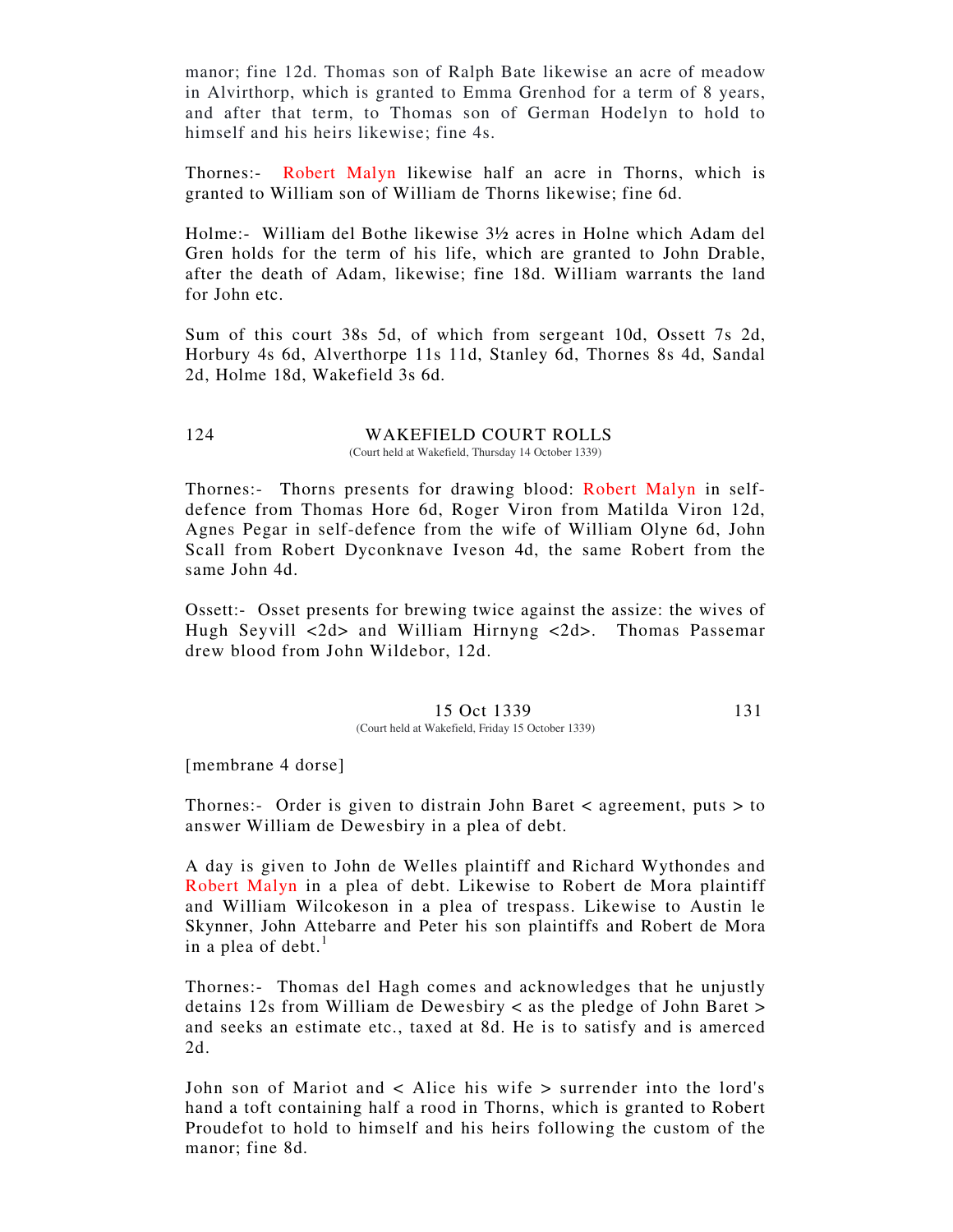Stanley:- Philip Sagher fines 12d to the lord for leave to have 3 acres of land and meadow in Stanley from Henry Bron for a term of 8 years. John Malynson and Joanna his wife surrender into the lord's hand an acre in Stanley, which is granted to Philip le Sagher to hold to himself and his heirs etc.; fine 10d.

Thornes:- Robert Malyn likewise half an acre and half a rood in Thorns, which are granted to John de Wolley mazon similarly; fine 6d.

Horbury:- John son of Hugh likewise a messuage and 10 acres of land and meadow in Horbiry, which are granted to John his son similarly; fine 5s.

Holme:- Order is given again to attach William Olyn to answer John Elcokeson, John son of Thomas Smyth and John son of Alice in a plea of trespass.

Rastrick:- A day is given until the next court to Modesta formerly wife of Thomas de Tothill plaintiff and Henry son of John de Rastrick, John Steel, John son of Ellen and Richard del Hole in a plea of debt.

Sum of this court 37s 11d, of which from sergeant 23s 4d, Ossett 22d, Sandal 2s 6d, Alverthorpe 11d, Thornes 20d, Stanley 2s 5d, Horbury 5s 3d.

Richard de Osset is elected grave of Sandal and sworn.

[membrane 5 recto]

## Skargill

136 WAKEFIELD COURT ROLLS (Court held at Wakefield, Friday 5 November 1339)

Thornes:- William de Deusbiry plaintiff and John Baret agree in a plea of debt. John is amerced 2d.

Alverthorpe:- Robert Malyn acknowledges that he owes John de Welles 10s 6d as a pledge for Henry de Stanley; Richard Wythundes acknowledges that he owes the same John 10s 6d as pledge for the same Henry. They are to satisfy and are amerced 6d.

Thornes:- An inquiry is to come to determine whether or not William Wilcokson levied 7½d from the farm of Robert de Mora for his own purpose (*opus*) and not for the good (*commodum*) of the lord.

## 138 WAKEFIELD COURT ROLLS

Hipperholme:- Order is given to resummon Adam son of Henry de Hyperum to answer John le Taillur de Thornhill who offers himself by Robert de Mora his attorney in a plea of debt. Likewise Simon del Dene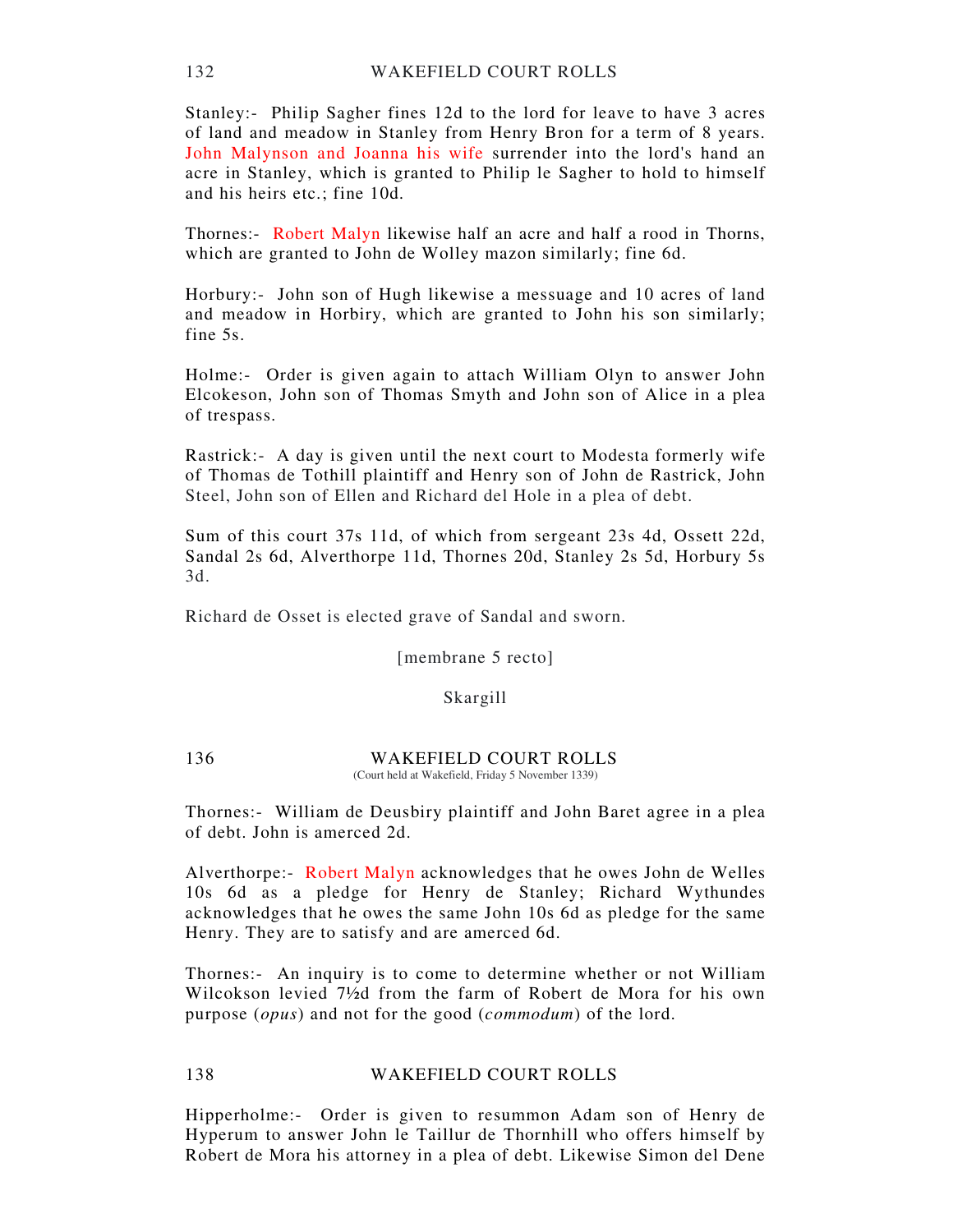to answer the same John in a like plea.

Rastrick:- Likewise John de Rastrik to answer the same John de Thornhill in a like plea.

Wakefield:- Robert Malyn plaintiff offers himself against John de Willey in a like plea. John does not come and is amerced 2d; order is given to distrain him.

142 WAKEFIELD COURT ROLLS (Court held at Wakefield, Friday 26 November 1339)

Claim of court:- Order is given to distrain as elsewhere John Pollard de Kergate to answer Thomas Molot who offers himself in a plea of trespass.

Hipperholme:- Likewise the first time Adam son of Henry de Hyperum and \*Adam\* Simon del Dene to answer John Taillur de Thornhill in a plea of debt.

Rastrick:- Likewise the first time John de Rastrik to answer the same John Taillur in a like plea.

Alverthorpe:- Likewise John de Wollay to answer Robert Malyn in a like plea.

Robert Hode acknowledges that he owes Richard Wythundes 12d. He is to satisfy and is amerced 2d.

# 152 WAKEFIELD COURT ROLLS

(Court held at Wakefield, Friday 17 December 1339)

Rastrick:- John de Thornhill plaintiff and Adam son of Henry de Hyperum, Simon del Dene and John de Rastrik agree in a plea of debt. The defendants are amerced 18d.

Alverthorpe:- Robert Malyn plaintiff offers himself against John de Wollay in a like plea. John does not come and is amerced 2d because he is a villein. Order is given to distrain him.

## 164 WAKEFIELD COURT ROLLS

(Court held at Wakefield, Friday 18 February 1340)

Alverthorpe:- Robert Malyn plaintiff does not prosecute against John de Wolley in a plea of debt. He is amerced 6d.

Bailiff:- William de Criggeleston, plaintiff against Thomas del Brighous who offers himself in a like plea unto law, essoins the second time by Thomas Ed.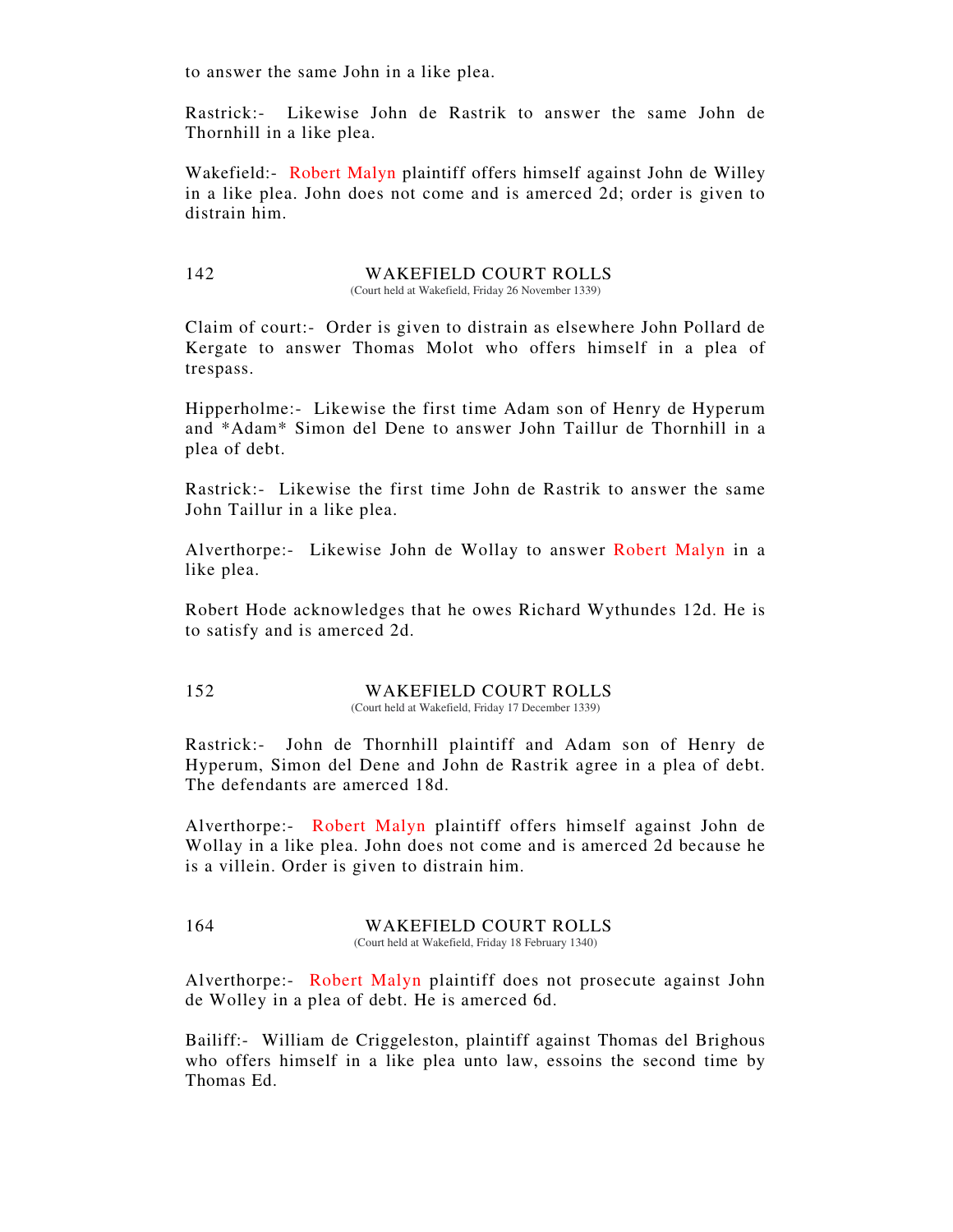Alverthorpe:- Order is given to distrain John de Wollay to answer Robert Malyn in a plea of debt.

Stanley:- Henry son of Richard de Batelay gives the lord 12d for leave to dig coal in a certain pit in Wyrunthorp until the next court. Adam Isbell gives the lord 6d for leave to dig coal in a pit until Easter next.

Sandal:- Two acres in Dritker in the graveship of Sandale which Robert Peger, the lord's villein, holds in Criggleston as the right of Agnes his wife, who held them freely before marriage, were taken into the lord's hand as his property. They are leased to Oliver son of Robert and Agnes to hold to himself and his heirs following the custom of the manor by service; fine 6d; rent per annum 3d.

Stanley:- John son of Philip Sagher sues William Albray in a plea of land. Order is given to summon him.

Sowerby:- Geoffrey de Shelf gives 5s for a stray mare sold to him.

Richard Withoundes and John son of Mariot are pledges for William son of William de Thornes keeping the peace with Richard Proudfote and his sons under penalty of for 40s. Robert Malin and Robert Peger likewise

#### 174 WAKEFIELD COURT ROLLS (Court held at Wakefield, Friday 10 March 1340)

Thornes:- William son of William has a day to wager his law that he did not cut hedging of Simon son of Thomas nor trample his corn nor depasture it.

Alverthorpe:- John Attebarre plaintiff offers himself against Richard Wythundes, Richard Swan and John Gerbot in a plea of debt. Richard and Richard come; John Gerbot does not come and is amerced 2d; order is given to distrain him.

Wakefield: Robert Malyn plaintiff and John de Wollay agree in a like plea. John is amerced 2d.

192 WAKEFIELD COURT ROLLS (Court held at Wakefield, Friday 21 April 1340)

Bailiff:- Order is given to distrain for the second time Thomas de Southwod to answer William Austyn who offers himself in a like plea.

Alverthorpe:- Thomas Roller plaintiff offers himself against Henry Brounsmith and seeks against Henry 2s for half a quarter of rye bought from him at the feast of St Oswald 10 Edward III [5 August 1336] to be paid at Michaelmas following, when he paid nothing to Thomas's damage. Henry comes and says that he owes 11d and denies the 13d,